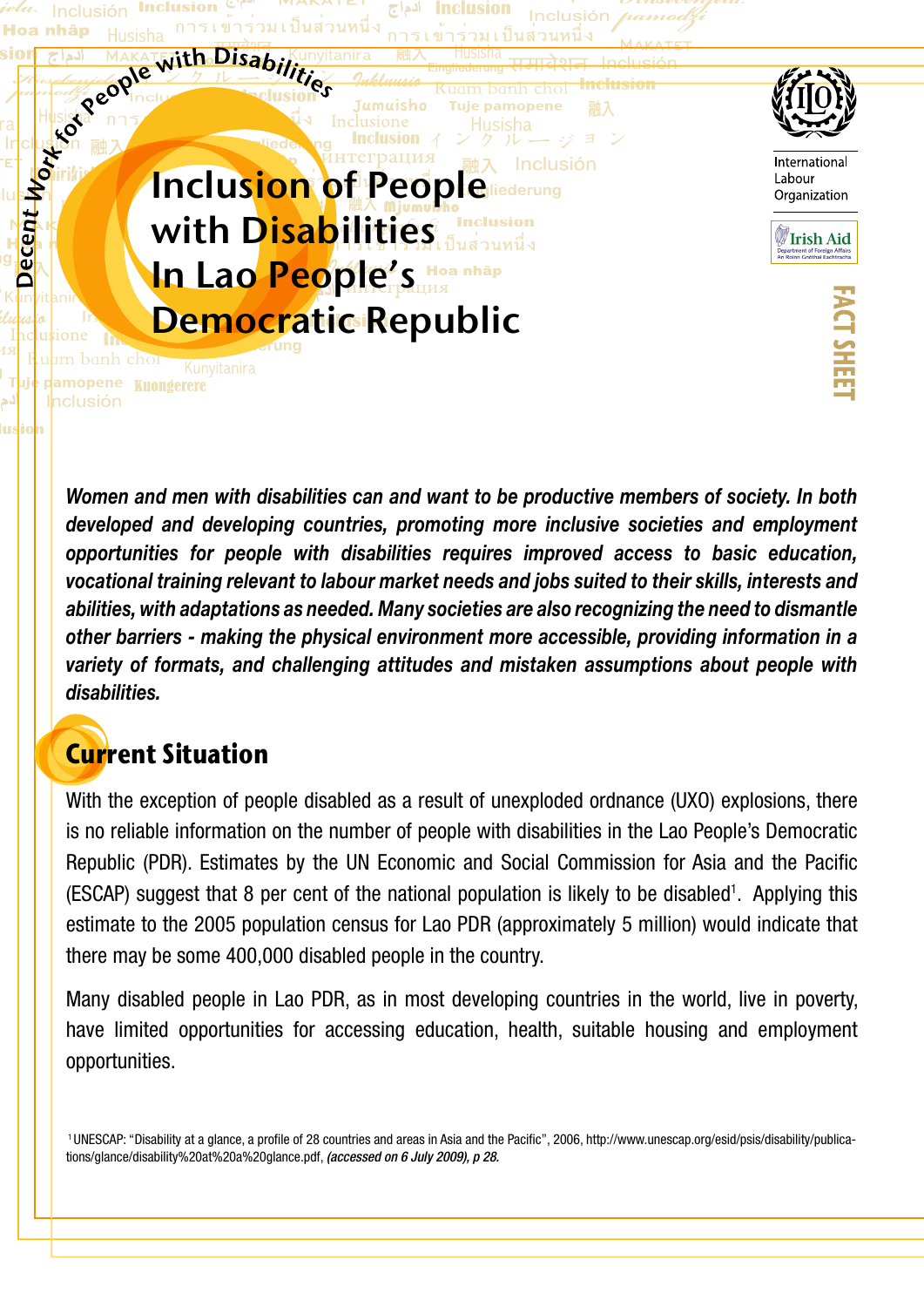## **Governmental support for people with disabilities**

The Government of Lao PDR has adopted a number of laws and policies pertaining to people with disabilities, including their right to decent and productive work and access to basic services. The main ones are listed below.

- The Constitution of the Lao People's Democratic Republic, 1991 (amended in 2003). Under the Constitution all citizens are equal before the law. This can be interpreted as meaning that people with disabilities have the same rights as other citizens.
- **Prime Ministerial Decree No. 178/1993 On a Social Security Scheme for Government Workers,** provides for rehabilitation as well as pensions for this group.
- **Prime Ministerial Decree No. 138/1995 Compulsory Education Act.** makes attendance at and completion of primary school obligatory for all. Schools throughout the country are obliged to accept children with disabilities.
- **Prime Ministerial Decree No. 18/1995 On Appointing The National Commission for Disabled Persons,** establishes a cross-ministerial body, the National Committee for Disabled Persons (NCDP), to act as the national focal point on disability matters and to advise the Government on policy, programmes and service provision relating to disability.
- **Decree on Social Security Scheme for Corporate Employees, 2000, regulates allowances** for work accidents and professional diseases and long-term allowances for permanent losses of working ability.
- **The Labour Code, 2006 (originally the Act Concerning Labour 1994), provides for** workers disabled as a result of industrial accidents. Article 26 requires labour units, defined as production, business units or service of all social-economic sectors, to give priority to 'disabled or handicapped workers' in accordance with their capabilities and skills and at the same salary.
- **The Current sixth 5-year National Economic and Social Development Plan (2006-2010),** covers employment creation; stimulating the investment environment; strengthening social dialogue; improving social security and expanding social protection; promoting safety and health, including HIV/AIDS workplace policy; safe labour migration; and, lifting Lao PDR off the list of least-developed countries by 2020.

• United Nations Convention on the Rights of Persons with Disabilities (2006) and Optional Protocol. Status: ratified UN Convention, 25 September 2009. Optional Protocol has not been

A Draft Decree on the Rights of Persons with Disabilities has been prepared and is pending government approval. This draft law underpins the rights of people with disabilities to equal access and opportunity in training and employment, and in other related areas.

#### **Key ministries involved in activities for people with disabilities**

Responsibility for disability-related policies and services lies with several ministries, including the Ministry of Labour and Social Welfare, with its Department of Veterans' Affairs, the Ministry of Public Health, and the Ministry of Education. The NCDP, chaired by a representative of the Ministry of Labour and Social Welfare, coordinates efforts to promote the full participation of disabled Laotians.

Community-based Rehabilitation (CBR) is a strategy within community development for the rehabilitation, equalization of opportunities and social integration of all people with disabilities and their families, using existing structures within the community. It aims to ensure that people with disabilities are able to maximise their physical and mental abilities, have access to regular services and opportunities, and achieve full integration within their communities and societies. CBR was introduced in 1993 in two provinces in Lao PDR.

## **Key international standards on disability and their status**

- Employment and Occupation, 1958, (No. 111). Status: ratified, June 2008.
- 1983, (No. 159). Status: not yet ratified.
- signed, or ratified.

Lao PDR also works to achieve targets set in the Biwako Millennium Framework for Action and Biwako Plus Five Towards an Inclusive, Barrier-free and Rights-based Society for Persons with Disabilities in Asia and Pacific. Both form regional policy guidelines for the Asian and Pacific Decade of Disabled Persons, which has been extended to 2012.

## **Organizations of persons with disabilities**

- The Lao National Disabled Peoples' Association (LNDPA)
- Lao Disabled Women's Development Centre (LDWDC)
- Lao Association of the Blind

## **Organizations for persons with disabilities**

- POWER COPE
- World Concern
- World Vision
- Leprosy Group
- Prosthetic and Orthotic Worldwide Education and Relief (UK)
- Handicap International Belgium
- $\sim$  2  $\sim$  3  $\sim$  3  $\sim$  3  $\sim$  3  $\sim$  3  $\sim$  3  $\sim$  3  $\sim$  3  $\sim$  3  $\sim$  3  $\sim$  3  $\sim$  3  $\sim$  3  $\sim$  3  $\sim$  3  $\sim$  3  $\sim$  3  $\sim$  3  $\sim$  3  $\sim$  3  $\sim$  3  $\sim$  3  $\sim$  3  $\sim$  3  $\sim$  3  $\sim$  3  $\sim$  3  $\sim$  3  $\sim$   $\sim$   $\sim$   $\sim$ - Netherlands Salvation for Leprosy

• International Labour Organization (ILO) Convention Concerning Discrimination in Respect of

• ILO Convention Concerning Vocational Rehabilitation and Employment (Disabled Persons),